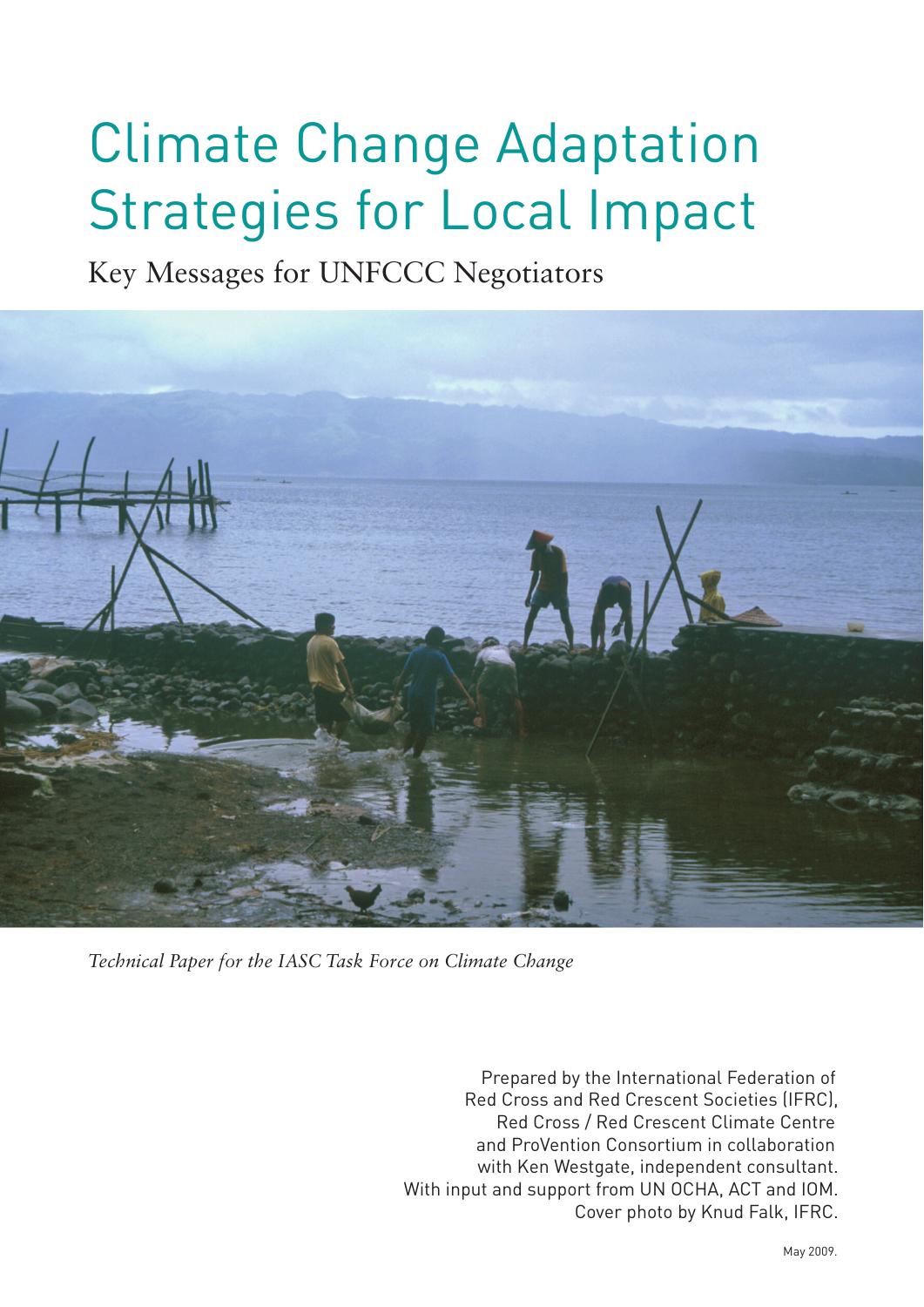### 1. Introduction

The Copenhagen Agreement to be adopted at COP-15 offers opportunities to significantly advance the climate change agenda and to establish a solid enabling environment for climate change adaptation (CCA). Yet ultimately success in adaptation must be measured in terms of impact on the ground at local level. Compared to climate change mitigation, climate change adaptation policy development is still in its infancy. Since adaptation was put on an equal footing with mitigation in the Bali Action Plan, significant progress in policy development can be observed. Yet the main focus of the debate is on the development of **national** adaptation strategies and programmes and the support by regional centres.

This paper argues that the proof of effective climate change adaptation strategies will be in improved resilience of the hundreds of millions of people living in communities most vulnerable to the impacts of climate change. Involvement of local authorities and community based organisations in the development of adaptation strategies will be crucial. Risk reduction and risk management are key elements of adaptation. Humanitarian organisations bring decades of experience in working with local actors to support local stakeholders to lead adaptation measures to protect their communities against impending climate risks.

**This paper outlines six key strategies for supporting local action on adaptation. These are summarized at right and also described in greater detail in the remainder of the paper.**

**In addition Annexes 1 and 2 highlight sets of specific recommendations for strengthening the attention to the role of local actors within the current negotiating text. Annex 1 suggests new points for inclusion and Annex 2 suggestions modifications to existing text.**

## Climate Change Adaptation Strategies for Local Impact

- 1. Prioritize adaptation efforts in communities where vulnerabilities are highest and where the need for safety and resilience is greatest.
- 2. Build projected climate change related trends in today's risk and vulnerability assessment based on current climate variability.
- 3. Fully integrate adaptation into longerterm national and local sustainable development and poverty reduction strategies.
- 4. Prioritize the strengthening of existing capacities – among local authorities, civil society organizations, and the private sector – to lay the foundations for the robust management of climate risk and the rapid scaling up of adaptation through community-based risk reduction and effective local governance.
- 5. Develop robust resource mobilisation mechanisms for adaptation that ensure the flow of both financial and technical support to local actors.
- 6. Leverage the opportunities in disaster prevention and response, through improved early warning systems, contingency planning and integrated response, to promote effective community-based adaptation and risk reduction.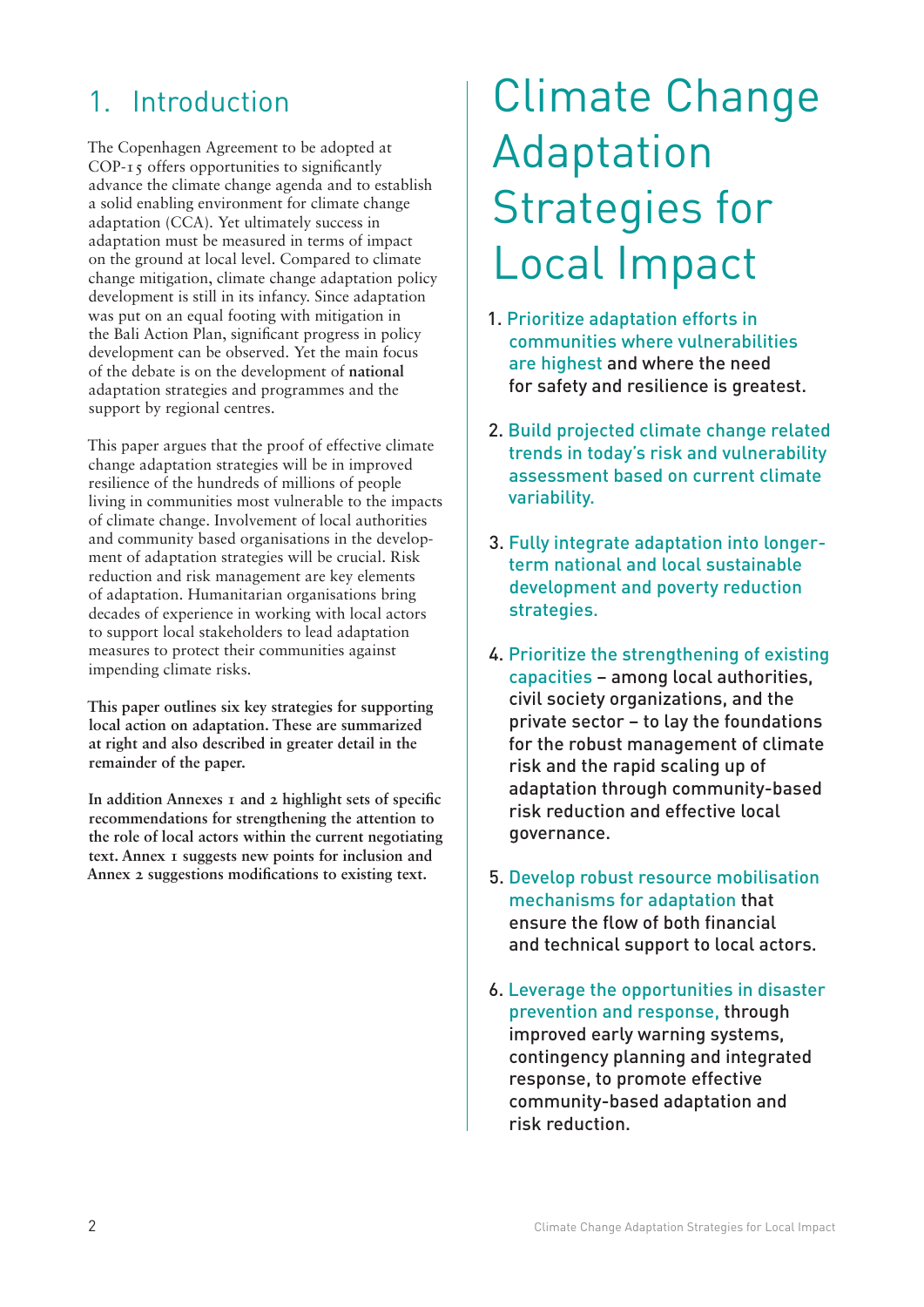### 2. Synergy between Adaptation, Development, Risk Reduction and Humanitarian Action

The Fourth Assessment Report of the IPCC (4AR 2007) observes that climate change is already happening. A further acceleration will likely lead to a global temperature rise of two degrees and related increase of extreme weather events.

More extensive adaptation than is currently being applied will be necessary to reduce vulnerability to future climate change. The 4AR states that the presence of other stresses can exacerbate vulnerability to climate change and therefore future vulnerability will depend not only on the degree of climate change but also on the development "pathway" taken. Sustainable development can reduce vulnerability to climate change by "enhancing adaptive capacity and increasing resilience". Similarly, climate change can slow the pace of progress towards sustainable development through "increased exposure to adverse impact or … through erosion of the capacity to adapt".<sup>1</sup> Sustainable development, CCA and DRR agendas need to come together to maximize impact on the ground in reducing vulnerabilities and strengthening resilience.

Still, even with the effective application of CCA integrated into long-term development planning and programming, climate change related disasters are

- I. Disaster risk reduction and climate change adaptation cannot be dealt with in isolation.
- II. Risks due to disasters and climate change must be known and measured.
- III. Disaster and climate change risk analysis must be integrated into national planning processes, including the poverty reduction strategy process, in each country.

very likely to increase and humanitarian action will be both necessary and appropriate. Humanitarian action can also provide the foundation for future CCA by creating the enabling environment for improved early warning, information management and community-based disaster preparedness. Ultimately, responding to disaster should be seen as a development action, the advocacy potential from the disaster's profile itself offering opportunities to build longer-term agendas.

Within the framework of Disaster Risk Reduction (DRR) there have already been efforts to integrate the development and humanitarian perspectives through key policy commitments like the Hyogo Framework for Action (HFA). What is needed now is a scaling up of investment at the local level in the achievement of both development goals incorporating the outcomes of the HFA.

The *Stockholm Plan of Action for Integrating Disaster Risks and Climate Change Impacts in Poverty Reduction (Oct 2007),* with participation from governments, bilateral and multilateral agencies, civil society organisations, experts and researchers, outlines the following five recommendations for linking these related fields:

- IV. Disaster risk reduction and climate change adaptation are not sectors but need to be factors in all sectors.
- V. Capacity building is required at local, national, regional and global levels.

<sup>1</sup> Contribution of Working Group II to the Fourth Assessment Report of the Intergovernmental Panel on Climate Change – **Summary for Policymakers,** 2007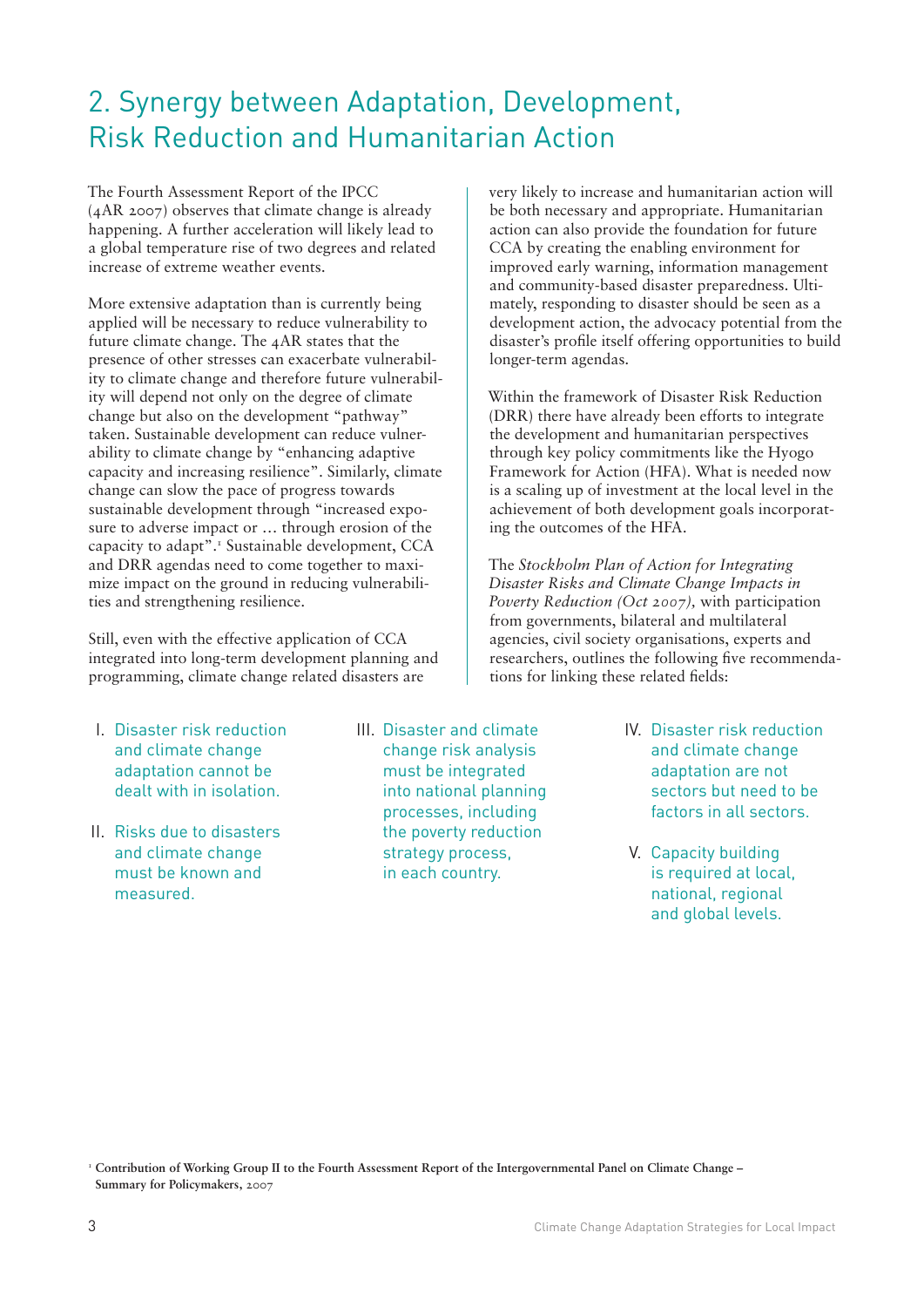## 3. The Risks Facing Communities

Ultimately effective growth and development rely on the level of **safety** and **resilience** maintained by communities, where resilience is defined by ISDR as:

*"The ability of a system, community or society exposed to hazards to resist, absorb, accommodate to and recover from the effects of a hazard in a timely and efficient manner, including through the preservation and restoration of its essential basic structures and functions."*

With the growing impacts of climate change existing threats to safety and resilience are being significantly exacerbated, tremendously increasing the vulnerability of those already at risk. Areas of particular concern include communities with vulnerable livelihoods, food and environmental insecurity, HIV/AIDS, gender inequalities, weak security and governance, lack of infrastructure and education, and lack of access to appropriate resources and capacities.

Experience has shown that safety and resilience can be addressed most effectively by building communities' capacities to reduce their vulnerabilities to hazards, recognizing that risk is ultimately driven by the combination of the hazard environment and vulnerabilities to those hazards. Without addressing the vulnerability side of the equation, community exposure to natural hazards cannot be reduced in a sustainable way that contributes to resilience. Communities must also be willing to ground their efforts in the broader risk context, otherwise distributional issues between communities may arise – for example when communities downstream may face additional risks as a result of the construction of dykes or a reservoir upstream to capture water to enhance the adaptive capacity of communities there. These are critical lessons for climate change adaptation – adaptation can only be successful in a proactive and resilience-building process which is strongly linked to an ongoing agenda of risk reduction embedded in sustainable development.

## 4. The Roles of Local Actors

Local actors are the key to achieving real impact on the ground. While international donors and agencies and national governments play important roles in establishing effective enabling environments and channelling resources and technical support, ultimately effective adaptation takes place through the dynamics of local governance, civil society engagement, and economic development building from the actions of local authorities, civil society organizations, and private sector businesses. Recognized by international law and national laws as "auxiliaries to the public authorities in the humanitarian field," National Red Cross and Red Crescent Societies are also a critical resource at local level, drawing on an extensive volunteer base and long presence in communities.

The level at which impact is achieved will be very dependent on the existing capacity of those taking action and the level of information available about the expected changes in climate and their effect at the local level.<sup>2</sup>

Over the last few years some activity with CCA content has been developed, much of it necessarily case and location specific, much of it implemented by NGOs (with the compliance but not necessarily the full involvement of government) and much of it project-focused rather than being part of an

integrated strategy (be it national or local). There is little evidence of systematic integration of disaster risk management and climate change adaptation other than coordination and awareness-raising. More worryingly, analysts consider that at the local level, where poverty levels are high and there is a limited adaptive capacity, there is a need to focus on current climate vulnerability and immediate risk rather than on the long-term impact of climate change.3

National governments have a specific role in establishing the policy and regulatory environment to encourage adaptation by individuals, households and private sector businesses. They can strengthen the knowledge base of climate risk assessments; strengthen the early warning chain of climate change trends, seasonal forecasts and weather alerts, from satellites to national radio stations to local rattles and megaphones and cell phones; provide the policy and legal framework for climate risk reduction measures related to land use planning, health and other sectors and ensure that infrastructure investments take climate change into account. Thus good governance – at all levels, but especially at national level – will be critical to the establishment of development effective across the range of necessary sectors.

2 World Resources Institute, **Weathering the Storm: Options for Framing Adaptation and Development,** 2007, page 4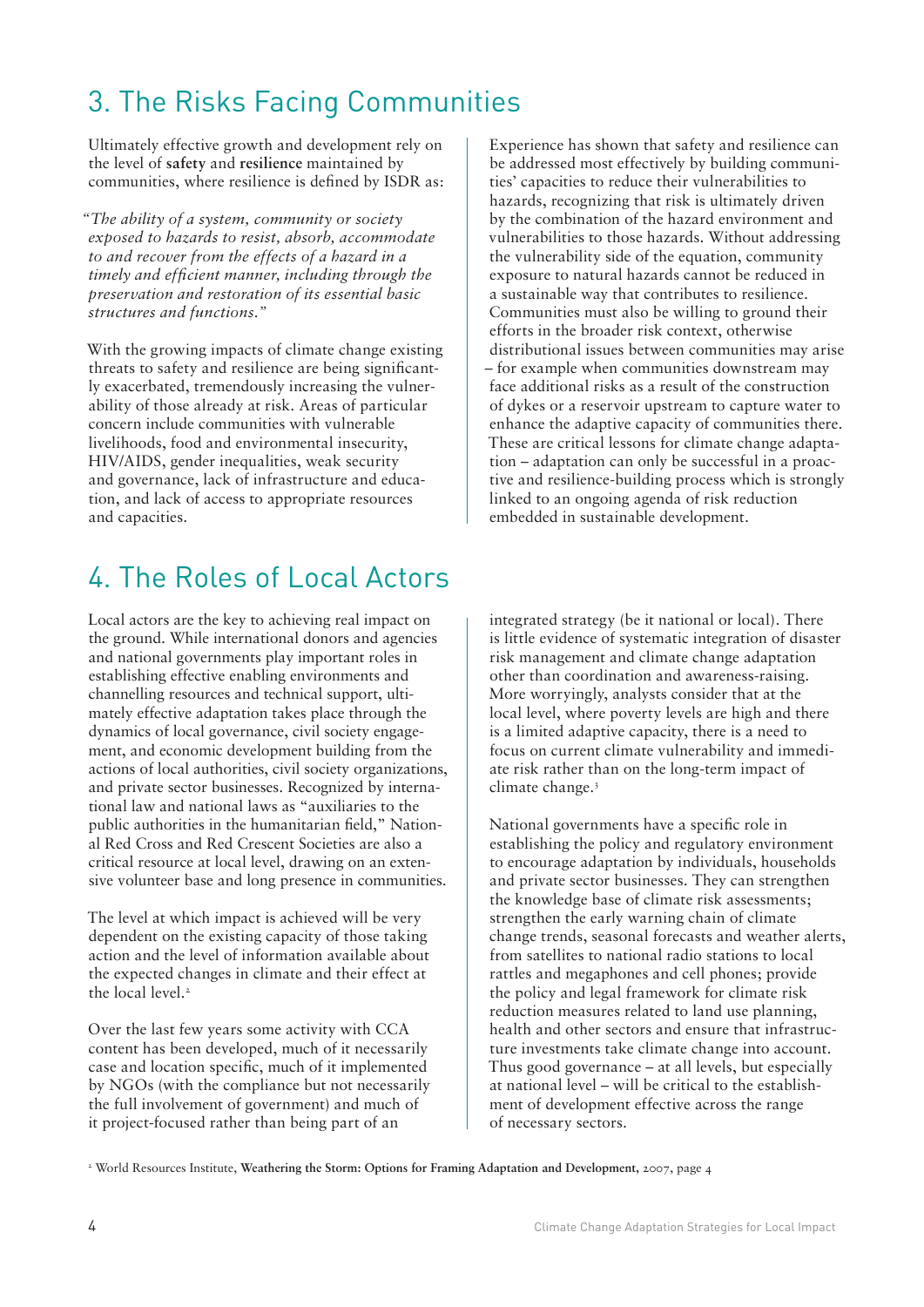Beyond this, effective donor coordination can play an important part in ensuring that all stakeholders are working toward the achievement of common goals and objectives leading to a reduction in vulnerabilities and the building of resilience and safety. This coordination will also ensure that duplication is minimised. For both CCA specific funding and mainstream ODA, there are obvious priorities – vulnerability reduction and capacity building activities at local level, fostering inclusive, accountable decision-making, support to managing information and the understanding and interpretation of climate information.4

However it is also important to recognise that international policy formulation and donor assistance represent only a small portion of overall development input at local level, even though they can play a critical role in supporting local stakeholders to initiate and scale up capacity building for adaptation action. In the coming years it will be crucial to develop adaptation capacities leading to concrete plans to be implemented when the expected additional global adaptation funding becomes available after 2012. In this process international and national actors engaged in the climate change convention must recognize the critical role of local actors in developing the adaption framework and channel resources to them. Communities themselves have significant experience and knowledge that

must be tapped through mutual learning and sharing approaches in which local populations, civil society organisations, governments, and other partners exchange their experiences and ideas on how to tackle present and future hazards and vulnerabilities.

This local capacity can and should also be supported in major disasters when the international community cooperates to provide humanitarian assistance. The need for such international cooperation will continue to grow as climate change increases and changes the profile of disaster risk in many countries. Yet few states have comprehensive laws and systems in place to manage such aid appropriately, so it is both speedy and effective in meeting humanitarian needs but also complementary to local relief efforts. Using established guidelines,<sup>5</sup> states should make themselves more ready to address these problems before disasters strike.

It is ultimately the communities which do not have the benefit of living in good governance settings, or where risk reduction efforts have not yet been prioritised, have failed in the past, or are likely to fail in the future that will bare the brunt of climate change impacts. No action taken at national, regional or international levels will be effective unless there is a concomitant reduction in the vulnerabilities of people and communities on the ground.

<sup>3</sup> See, for example, IPCC 30<sup>th</sup> Session, Scoping Paper – Managing the Risks of Extreme Events and Disasters to Advance Climate Change **Adaptation, Antalya, Turkey, April 2009, and Tear fund, Adaptation and the Post 2012 Framework,** London, 2007

<sup>4</sup> World Resources Institute, **Weathering the Storm: Options for Framing Adaptation and Development,** 2007, page 3

<sup>5</sup> In 2007, the State Parties to the Geneva Conventions adopted the **"Guidelines for the domestic facilitation and regulation of international**  disaster relief and initial recovery assistance" at the 30<sup>th</sup> International Conference of the Red Cross and Red Crescent. In 2008, the UN General Assembly called on states to strengthen their domestic legal and insitutional frameworks for international disaster relief, making use, as appropriate, of the Guidelines (UN GA Res. 63/139 para.8 (2008) & 63/141 para .6 (2008)).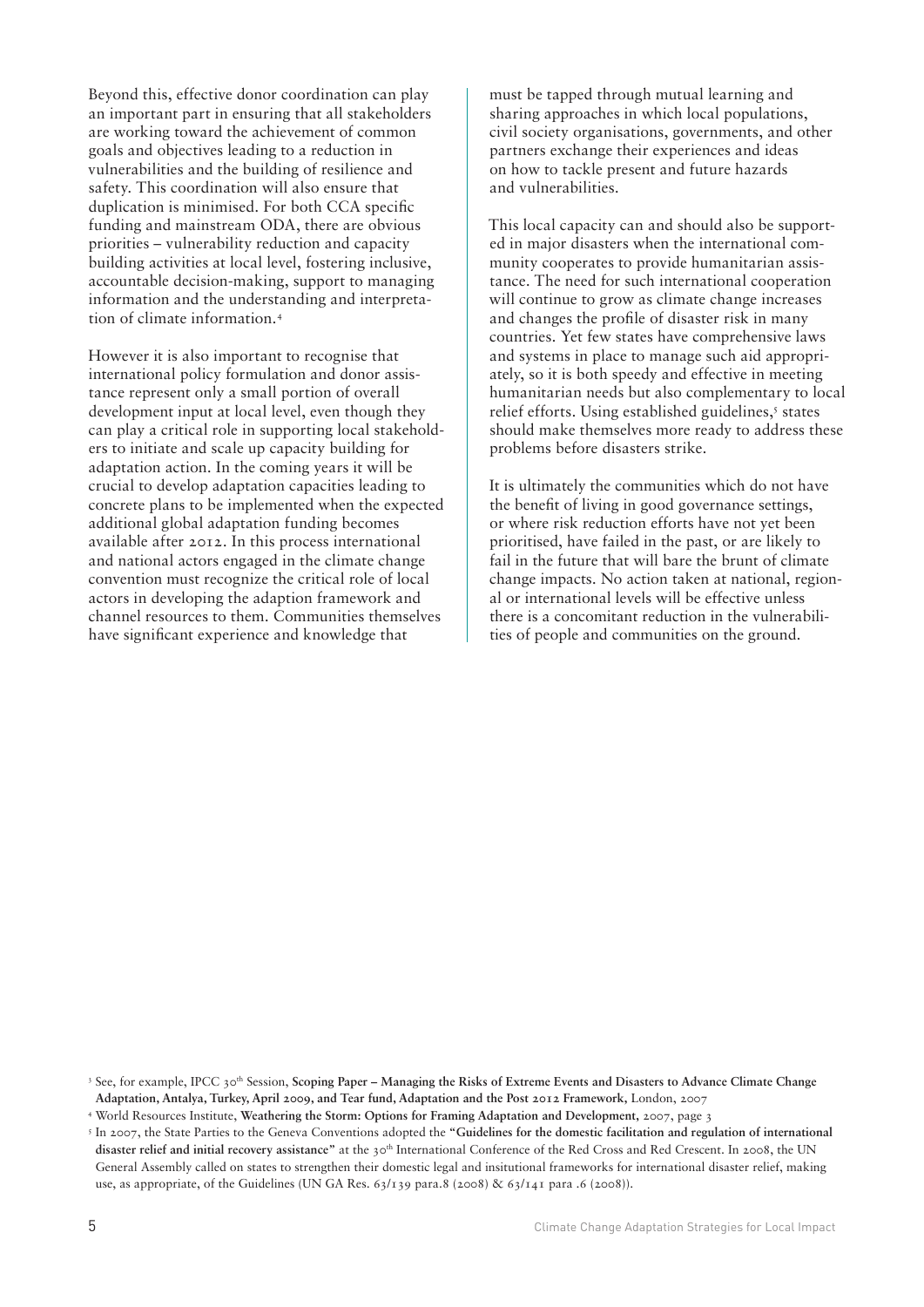### 5. Key Strategies on the integration of DRR and CCA for Local Climate Risk Reduction

Recognising that climate change is affecting vulnerable communities now and mostly, the following strategies should be reflected in the development and implementation of the national adaptation strategies and programmes.

1. Prioritize adaptation efforts in communities where vulnerabilities are highest and where the need for safety and resilience is greatest. While national (supported by regional and global) policies and strategies are essential, the results of the implementation of these policies and strategies at local level will be the ultimate test of CCA. It is at this level that lives and livelihoods can be protected, development promoted and safety and resilience built.

2. Build expected climate change related trends into today's risk and vulnerability assessment based on current climate variability to craft effective short-, medium-, and long-term strategies to strengthen response capacities and preparedness, reduce risks, and promote effective adaptation. Current climate variability and dealing with ongoing disaster impacts is always going to be an essential focus for highly vulnerable communities. However, wherever possible these immediate concerns need to be integrated into longer term strategies that address future risk and the drivers of vulnerability. This can be done through development actions aimed at reducing overall vulnerabilities through addressing, for example, livelihoods, environmental degradation or HIV/AIDS which, whether they incorporate specific CCA actions or not, are crucial in supporting households and communities to manage climate risks. The rising impact of disasters, and the corresponding increase in the need for international cooperation, also call for improved systems at the domestic level to facilitate and regulate international disaster relief efforts to ensure that they are rapid, effective and complementary to local capacities.

3. Fully integrate adaptation into longer-term national and local sustainable development and poverty reduction strategies such as those related to poverty reduction. Not only will the integration of CCA and associated DRR into development offer protection of overall development goals (such as the MDGs) but it will also provide the basis for building community safety and resilience.

4. Prioritize the strengthening of existing capacities – among local authorities, civil society organizations, and the private sector – to lay the foundations for the robust management of climate risk and the rapid scaling up of adaptation through community-based risk reduction and effective local governance. Capacity building and capacity development are among the most urgent requirements for addressing climate risk, particularly at local level. Community capacity to understand climate risk issues, effectively use available information, develop the necessary institutions and networks, plan and build appropriate CCA actions and evaluate and monitor these to learn from experience is an essential prerequisite for effective adaptation. A strong foundation already exists in the Hyogo Framework for Action on Disaster Risk Reduction (HFA), a globally agreed framework for achieving DRR. Applying the HFA at community level can help to create the necessary environment for achieving many of the goals of CCA.

5. Develop robust resource mobilisation mechanisms for adaptation that encourage the climate-proofing of development programmes, promote the integration into development planning of dedicated CCA measures, and ensure the flow of both financial and technical support to local actors. It is imperative to develop dedicated funding mechanisms to support local action on CCA and regulatory structures that align the broad range of development activities taking place at national and local levels. Further, it is important to ensure that whatever resources are mobilised, they are all committed to one integrated agenda – the achievement of development goals and the building of community resilience, protected from climate and other disaster risks.

6. Leverage the opportunities in disaster prevention and response, through improved early warning systems, contingency planning and integrated response, to promote effective community-based adaptation and risk reduction and to strengthen domestic systems for managing international disaster cooperation. It is important to recognise the positive opportunities in disaster prevention and response to raise awareness of the longer-term needs in CCA and DRR and to strengthen the enabling environment for advocacy and capacity development.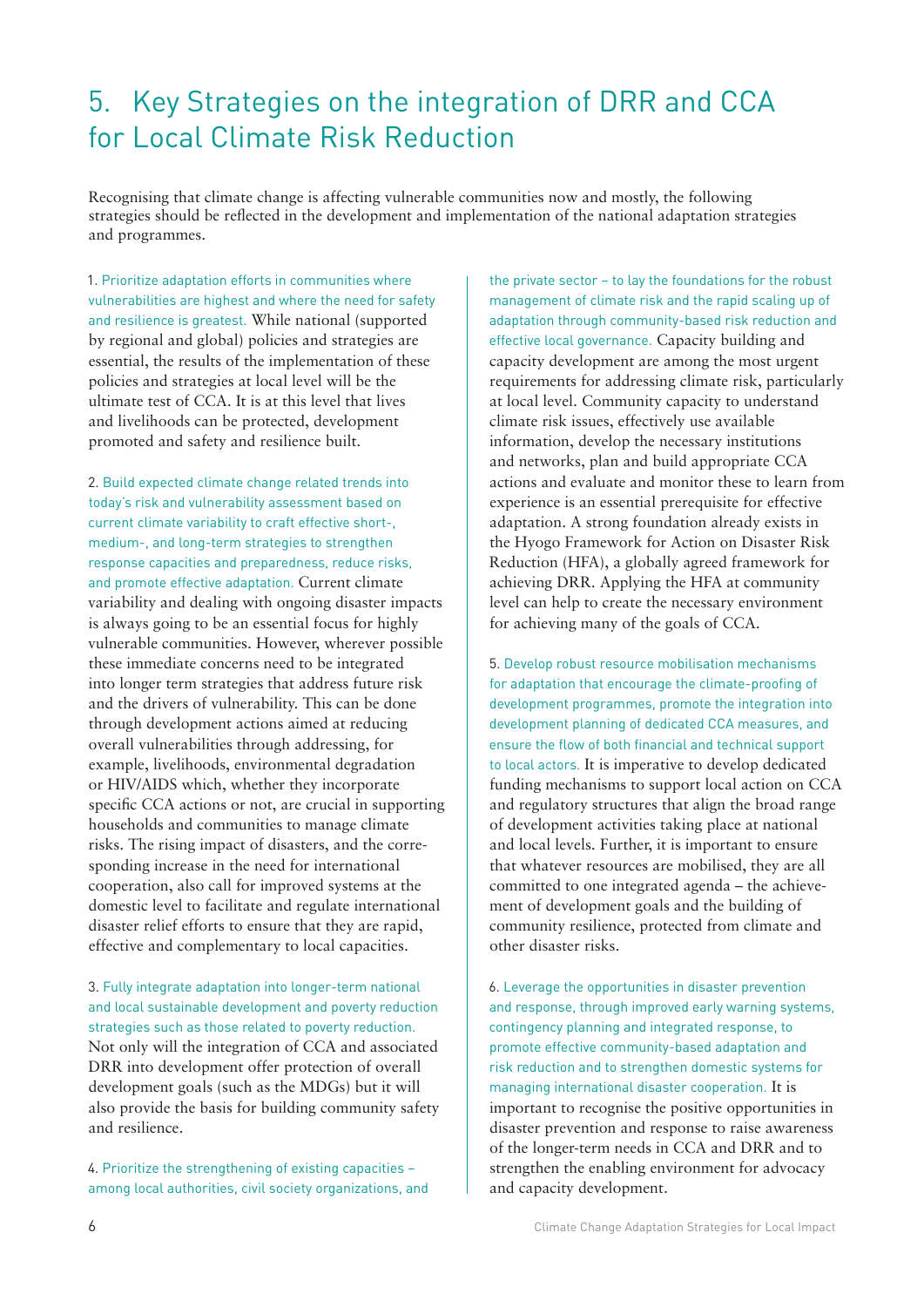# Appendix 1.

### New text proposals

As outlined in the preceding paper, local actors will play critical roles in implementing the adaptation and mitigation activities that are anticipated through the Copenhagen Agreement. Yet there is little in the way of specific commitments within the current draft of the negotiating text of the Ad Hoc Working Group on Longterm Cooperative Action Under the Convention to assure local actors that they will have access to the necessary resources to help them undertake their roles and to support the role of actors like the National Red Cross and Red Crescent Societies, as "auxiliaries to the public authorities in the humanitarian field." Moreover, the existing text makes little reference to the humanitarian consequences to climate change. To address these issues, the following additional text is suggested to Convention negotiators for their consideration.

#### Suggested new paragraphs  $\vert$  Rationale/Comment

#### Shared vision section

| Effective climate risk management solutions will require<br>engagement by all actors especially those at local level - including<br>local authorities, civil society organisations, National Red Cross<br>and Red Crescent Societies, and the private sector - and the<br>establishment of effective mechanisms to provide financial, technical,<br>and capacity building resources to local actors who will be most<br>directly impacted by climate change impacts."<br>[Proposed location: new numbered paragraph after paragraph 7.] | This would highlight the need to<br>enable a wide range of local actors<br>to play necessary roles in both<br>adaptation and mitigation. |
|-----------------------------------------------------------------------------------------------------------------------------------------------------------------------------------------------------------------------------------------------------------------------------------------------------------------------------------------------------------------------------------------------------------------------------------------------------------------------------------------------------------------------------------------|------------------------------------------------------------------------------------------------------------------------------------------|
| Concerted action is also needed to improve preparedness,<br>early warning, and humanitarian response capacities for those<br>communities likely to be hit hardest by the impacts of climate<br>change in the coming years."<br>[Proposed location: new numbered paragraph after paragraph 7.]                                                                                                                                                                                                                                           | This would explicitly recognize the<br>need for increased preparedness for<br>humanitarian response to climate<br>change impacts.        |
| Adaptation section                                                                                                                                                                                                                                                                                                                                                                                                                                                                                                                      |                                                                                                                                          |
| "The adaptation {framework} {programme} should also provide<br>technical, financial, and capacity-building support for the<br>development and implementation of corresponding local adaptation<br>plans to align the initiative of national and local governments,<br>civil society organizations, and the private sector in addressing<br>immediate humanitarian impacts and longer-term risks in the<br>most vulnerable locations in each country."<br>[Proposed location: new numbered paragraph after paragraph 26.]                | This would encourage Parties<br>to outline their commitment<br>of resources to local partners<br>in their own countries.                 |

### Finance, Technology, and Capacity-building section

| "Within the implementation of specialized funds at national levels<br>Parties {shall} {should} establish local share targets [levels to be<br>agreed] of these funds to be directed to local actors - including local<br>governments, civil society organizations, and the private sector -<br>to support their work in undertaking and incentivizing effective | This would encourage Parties<br>to outline their commitment to<br>promote the flow of resources<br>to support local decision-making<br>on adaptation and mitigation. |
|-----------------------------------------------------------------------------------------------------------------------------------------------------------------------------------------------------------------------------------------------------------------------------------------------------------------------------------------------------------------|----------------------------------------------------------------------------------------------------------------------------------------------------------------------|
| adaptation. Parties {shall} {should} report progress toward these                                                                                                                                                                                                                                                                                               |                                                                                                                                                                      |
| targets in their national communications."<br>[Proposed location: new numbered paragraph after paragraph 177.]                                                                                                                                                                                                                                                  |                                                                                                                                                                      |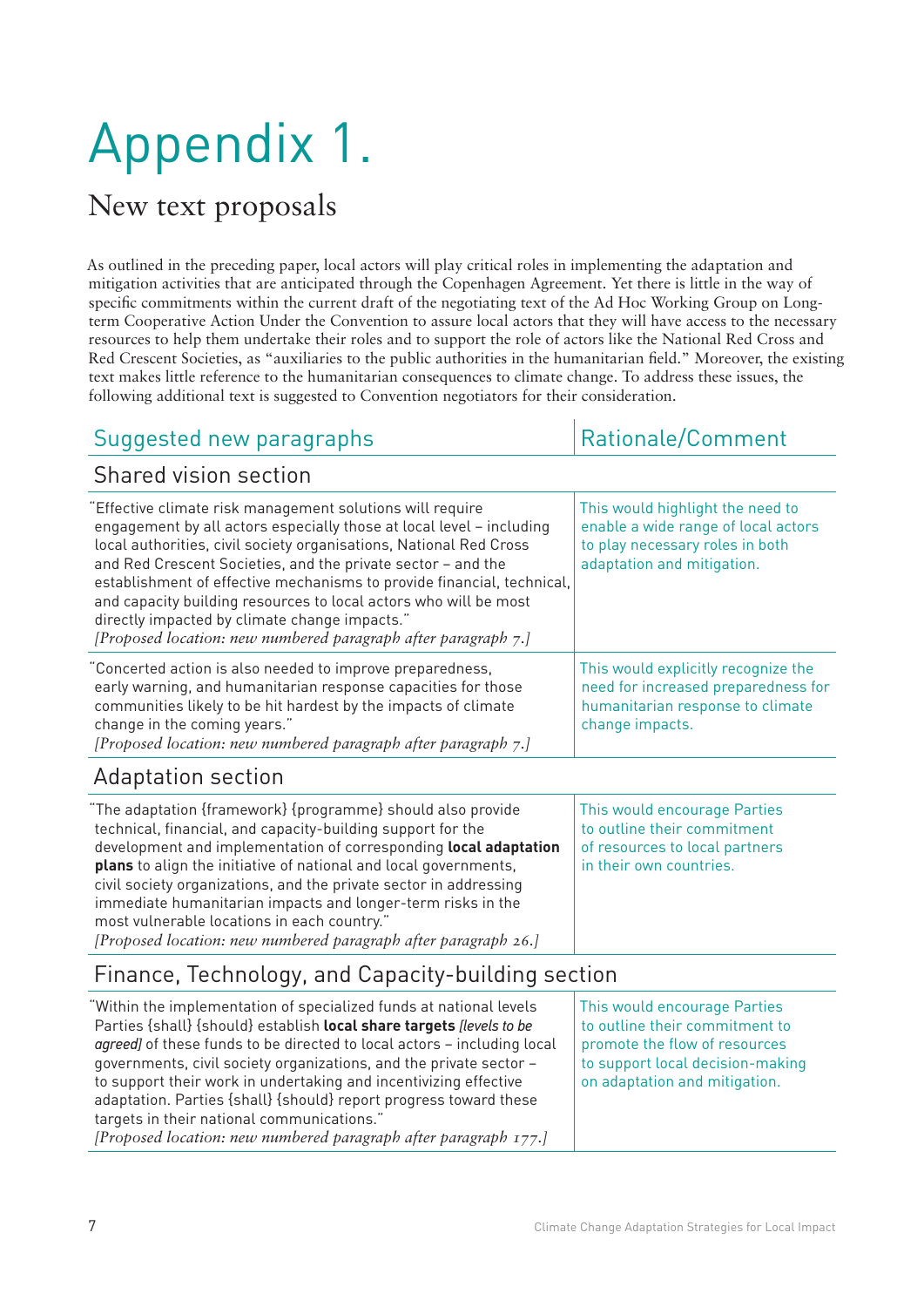## Appendix 2.

## Suggested text amendments

There are also a number of opportunities to further promote the role of local actors in adaptation in the context of the current negotiating text of the Ad Hoc Working Group on Long-term Cooperative Action Under the Convention. The following suggestions expand on the basic references in sections 22. (a) (i), 22(d), 31. (a), and 45. (d) to consistently promote the role of local actors.

| <b>Rationale/Comment</b><br>Paragraph                                                                                                                                                                                                                                                                                                                                                                                                                                                                                                                          |                                                                                                         |
|----------------------------------------------------------------------------------------------------------------------------------------------------------------------------------------------------------------------------------------------------------------------------------------------------------------------------------------------------------------------------------------------------------------------------------------------------------------------------------------------------------------------------------------------------------------|---------------------------------------------------------------------------------------------------------|
| Shared vision section                                                                                                                                                                                                                                                                                                                                                                                                                                                                                                                                          |                                                                                                         |
| 7. The urgent need to confront dangerous climate change requires<br>political determination {and support at all levels} to continue<br>building an inclusive, fair and effective climate regime, one<br>that takes into account the need of developing countries' need<br>for development space, and is based on a new and equitable<br>global partnership that drives cooperative action to enable the<br>full, effective and sustained implementation of the Convention<br>{among the necessary range of local, national, and international<br>stakeholders} | This would highlight the role of<br>all actors, especially local actors.                                |
| Adaptation section                                                                                                                                                                                                                                                                                                                                                                                                                                                                                                                                             |                                                                                                         |
| <b>19. (b)</b> Means of implementation, including finance, technology and<br>capacity-building {that explicitly support the roles of diverse<br>actors at all levels in promoting effective adaptation};                                                                                                                                                                                                                                                                                                                                                       | These would strengthen attention to<br>local actors and other stakeholders<br>as critical implementers. |
| 23. (a) Catalyse actions in different sectors {at all levels}, promoting<br>efficient and effective use of the financial resources for<br>adaptation provided under the Convention;                                                                                                                                                                                                                                                                                                                                                                            |                                                                                                         |
| 27. All Parties are encouraged to engage a wide range of<br>stakeholders, including the private sector, {National Red Cross<br>and Red Crescent Societies, non-governmental organizations<br>and other} civil society actors, in supporting and implementing<br>adaptation action in developing country Parties.                                                                                                                                                                                                                                               |                                                                                                         |
| (Ref: Res. 2, 30th International Conference of the Red Cross and Red Crescent (2007))                                                                                                                                                                                                                                                                                                                                                                                                                                                                          |                                                                                                         |
| <b>30. (b)</b> Preparation of national {and local} adaptation action plans;<br>{(c) Local actors, including civil society organisations};                                                                                                                                                                                                                                                                                                                                                                                                                      |                                                                                                         |
| 39. Activities should include the preparation and implementation<br>of national {and local} risk management plans, disaster risk<br>reduction strategies and early warning {and response} systems.                                                                                                                                                                                                                                                                                                                                                             |                                                                                                         |
| 47. National {and local} coordinating bodies should be established<br>to address all aspects of the means of implementation for<br>adaptation, and to strengthen the institutional capacity of<br>national focal points and all stakeholders.                                                                                                                                                                                                                                                                                                                  |                                                                                                         |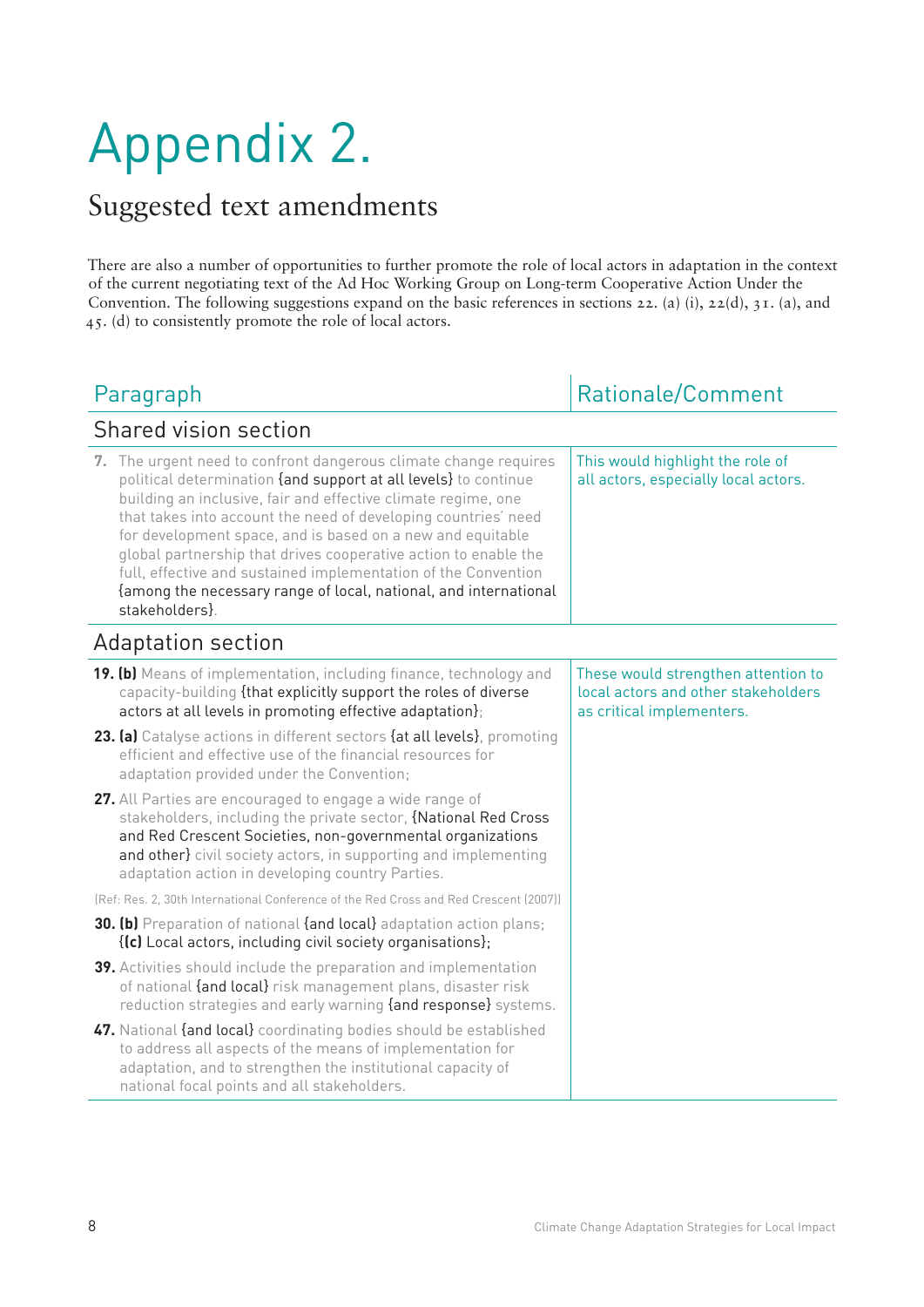| Paragraph                                                                                                                                                                                                                                                                                                                                                                        | <b>Rationale/Comment</b>                                                                                                      |  |
|----------------------------------------------------------------------------------------------------------------------------------------------------------------------------------------------------------------------------------------------------------------------------------------------------------------------------------------------------------------------------------|-------------------------------------------------------------------------------------------------------------------------------|--|
| 22. (a) (i) Subsidiarity, with adaptation responding to local needs,<br>and decisions being taken {and resources being allocated} at<br>the lowest appropriate level;                                                                                                                                                                                                            | This would promote the flow of<br>resources to support local decision-<br>making.                                             |  |
| 22. (d) Be flexible, bottom-up, results-based and country-driven,<br>involving all relevant stakeholders, with a view to enhancing<br>ownership, at local, subnational, national and regional levels,<br>of the implementation of adaptation actions, including ownership<br>of the means of implementation provided {and access to<br>appropriate levels of funding};           |                                                                                                                               |  |
| 42. Option 3 – include innovative financial instruments, for example<br>venture capital funds {, community social funds} and climate<br>insurance funds, integrated into the financial mechanism, for<br>addressing the risks associated with climate change {and<br>protecting public and private sector development investments<br>from risks associated with climate change}. |                                                                                                                               |  |
| 22. (j) Establish reporting mechanisms to help local actors track<br>progress toward adaptation in their communities and districts.                                                                                                                                                                                                                                              | Enable the tracking of local progress<br>in adaptation.                                                                       |  |
| New lettered point after 22 $(i)$ .                                                                                                                                                                                                                                                                                                                                              |                                                                                                                               |  |
| 52. (f) Ensuring that effective outcomes {at all levels} are realized<br>from that support.                                                                                                                                                                                                                                                                                      |                                                                                                                               |  |
| 24. (f) Strengthen operational and legal frameworks for<br>international disaster cooperation;<br>(Ref: UNGA Res. 63/139, para. 8 (2008))                                                                                                                                                                                                                                        | This would ensure adequate<br>domestic frameworks for regulating<br>international cooperation                                 |  |
| 19. (c) Risk reduction, management and sharing {to address<br>humanitarian impacts, loss and damage}, including {through}<br>insurance and addressing loss and damages;                                                                                                                                                                                                          | These would ensure consistent<br>focus on preventing humanitarian<br>emergencies due to increasing<br>climate change impacts. |  |
| 24. (a) Integrate adaptation into development, disaster risk<br>and poverty reduction{, and humanitarian response} plans,<br>strategies, tools and policies at multiple levels and across<br>sectors;                                                                                                                                                                            |                                                                                                                               |  |
| 25. (b) Strategies and measures to reduce, manage and share risk,<br>including {preparedness and} early warning systems, insurance-<br>related activities and activities addressing loss and damage from<br>climate change impacts, including those arising from extreme<br>weather events;                                                                                      |                                                                                                                               |  |
| 42. Option 2 serve as a window to provide rapid financing to {prevent,<br>prepare, and respond to} cope with the aftermath {impacts} of<br>extreme climate events, including a compensation mechanism.                                                                                                                                                                           |                                                                                                                               |  |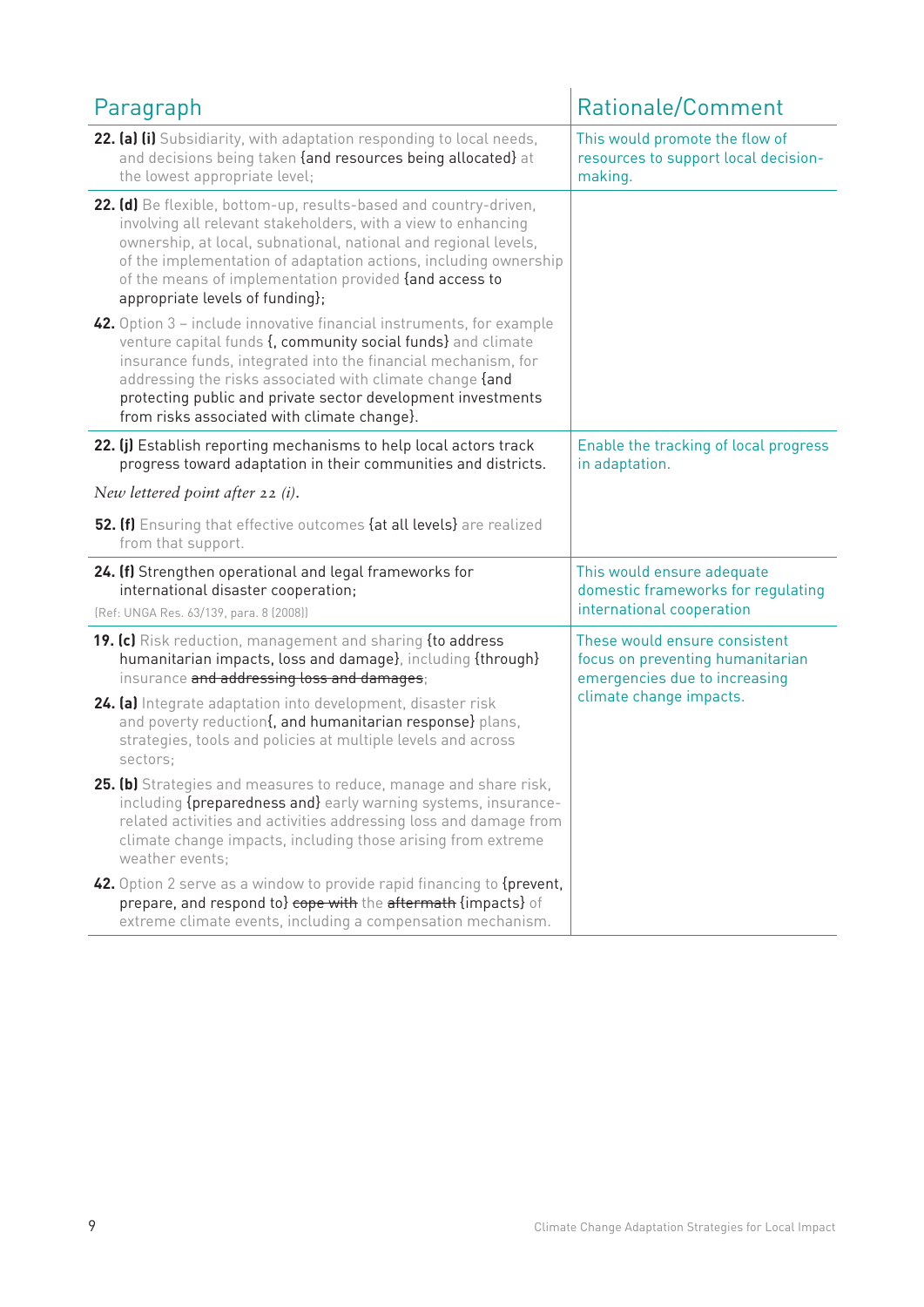## Finance, Technology, and Capacity-building section

| 166. (j) Subsidiarity, with decisions being taken and resources being<br>allocated at the lowest appropriate level;                                                                                                                                                                                                                       | These would promote the flow of<br>resources to support local decision-                                                            |
|-------------------------------------------------------------------------------------------------------------------------------------------------------------------------------------------------------------------------------------------------------------------------------------------------------------------------------------------|------------------------------------------------------------------------------------------------------------------------------------|
| <b>180. (f)</b> {Stimulate the formation and development of {local,}<br>national and international innovation systems and markets for<br>technologies for mitigation and adaptation, creating favourable<br>investment and enabling environments, and engaging the<br>private sector;}                                                    | making.                                                                                                                            |
| <b>180. (i)</b> Recognize {and enable} the role that small and medium-<br>sized enterprises could play in the success of adaptation and<br>mitigation efforts and in economic development;                                                                                                                                                |                                                                                                                                    |
| <b>184. (c)</b> Capacity-building, taking into account the various<br>activities completed or under way on a {domestic,} bilateral<br>or multilateral basis and mainstreamed within an enhanced<br>framework for capacity-building for mitigation and adaptation<br>$\left($ decision 2/CP.7);                                            |                                                                                                                                    |
| 184. (d) Knowledge, technical and other necessary expertise in<br>existing institutions and organizations, including regional<br>centres and networks {shall}{should} be developed, used,<br>shared and sustained at regional {,} and national{, and local}<br>levels.                                                                    |                                                                                                                                    |
| <b>196.</b> Option 1.1 – engaging the private sector and encouraging<br>cooperative partnership between {national and local}<br>governments and industries, recognizing a wide variety of<br>processes, mechanisms and organizations outside the UNFCCC<br>and the critical role of private-sector investment, capacity and<br>expertise. |                                                                                                                                    |
| 199. (a) Creation of enabling environments at the national {all}<br>level{s} for enhanced action on adaptation and mitigation,<br>including the establishment of appropriate policy and legal and<br>regulatory frameworks {and mechanisms for effectively sharing<br>experience and ideas among communities};                            | This would strengthen attention<br>to local actors and other<br>stakeholders as critical<br>implementers and knowledge<br>holders. |